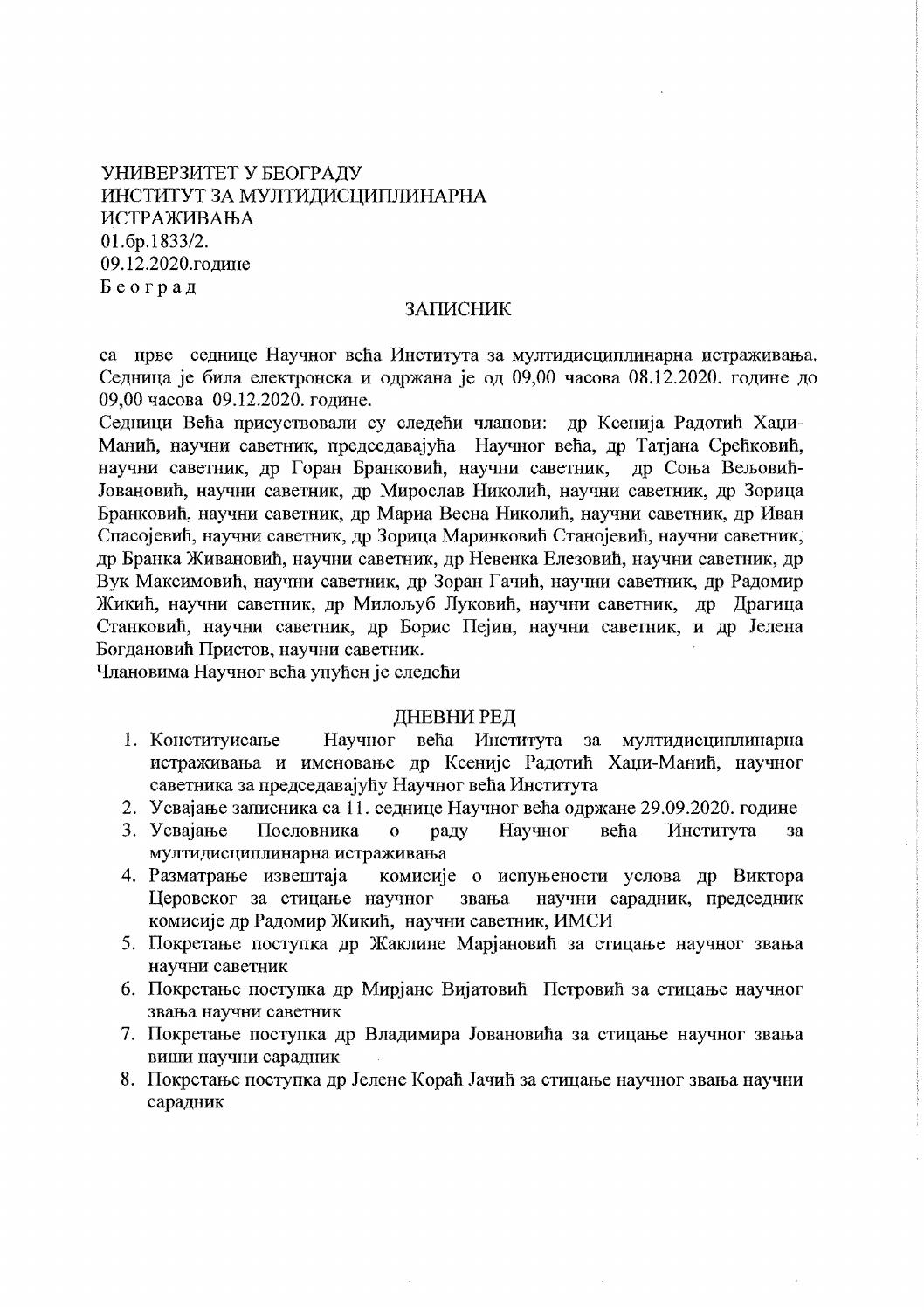- 9. Покретање поступка за реизбор у научно звање научни сарадник др Бојана Томића
- 10.1. Покретање поступка за стицање истраживачког звања истраживач приправник Павла Петровића, мастер инжењер машинства 2. Разматрање извештаја комисије о испуњености услова Павла Петровића,
	- председник комисије др Сретен Мастиловић, виши научни сарадник
- 11. Покретање поступка за стицање стручног звања стручни саветник Ненада Николића

Председавајућа Научног већа др Ксенија Радотић Хаџи-Манић, констатовала је да постоји кворум. Дневни ред је усвојен већином гласова.

#### Тачка 1.

У складу са Статутом Института за мултидисциплинарна истраживања чланови Научног већа Института су сви научни саветници са пуним радним временом у Институту. Научно веће Института за мултидисциплинарна истраживања конституише се у следећем саставу: др Ксенија Радотић Хаџи-Манић, научни саветник, др Татјана Срећковић, научни саветник, др Горан Бранковић, научни саветник, др Соња Вељовић-Јовановић, научни саветник, др Мирослав Николић, научни саветник, др Зорица Бранковић, научни саветник, др Мариа Весна Николић, научни саветник, др Иван Спасојевић, научни саветник, др Зорица Маринковић Станојевић, научни саветник, др Бранка Живановић, научни саветник, др Невенка Елезовић, научни саветник, др Вук Максимовић, научни саветник, др Зоран Гачић, научни саветник, др Радомир Жикић, научни саветник, др Милољуб Луковић, научни саветник, др Драгица Станковић, научни саветник, др Борис Пејин, научни саветник, и др Јелена Богдановић Пристов, научни саветник.

Директор Института др Драгица Станковић је, у складу са одлуком надлежног Министарства, именовала за председавајућу Научног већа Института др Ксенију Радотић Хаци-Манић.

Тачка 2.

Записник са 11. седнице Научног већа одржане 29.09.2020. године није усвојен.

#### Тачка 3.

Пословник о раду Научног већа Института за мултидисциплинарна истраживања није усвојен и усвајање Пословника се одлаже за прву живу седницу или прву седницу преко електронске платформе.

Тачка 4.

Комисија у саставу др Радомир Жикић, научни саветник, ИМСИ, др Владимир Јовановић, научни сарадник, ИМСИ и др Жељко Шљиванчанин, научни саветник,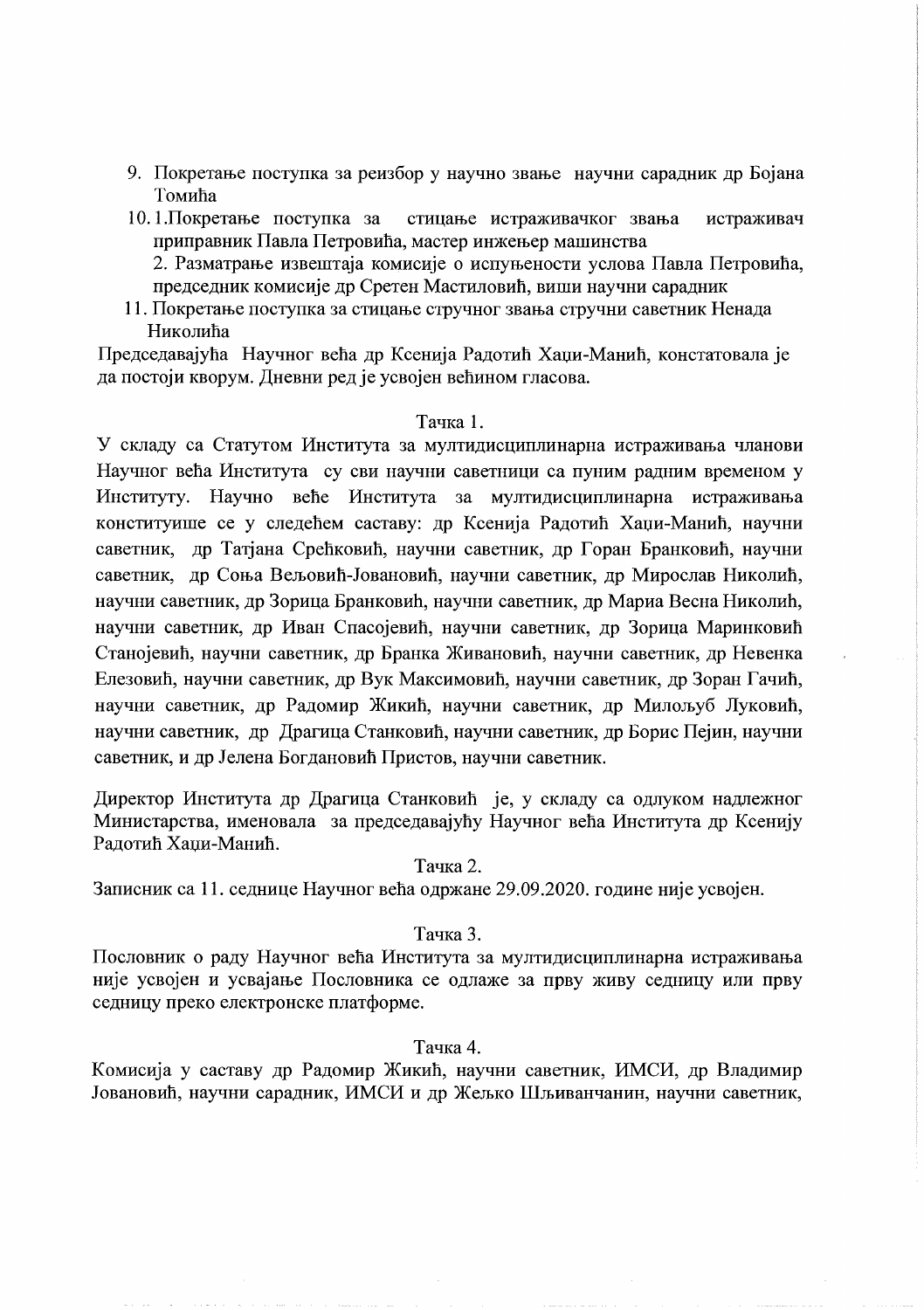Институт за нуклеарне науке "Винча", поднела је извештај о испуњености услова др Виктора Церовског, за стицање научног звања научни сарадник.

У изјашњавању о предлогу одлуке учествовали су сви чланови Научног већа.

Председавајућа Научног већа др Ксенија Радотић Хаџи-Манић је констатовала да је Научно веће је, већином гласова, донело следећу

# ОДЛУКУ

1. Утврђује се предлог за стицање научног звања научни сарадник др Виктора Церовског.

Ову одлуку са документацијом доставити Матичном одбору за физику  $2.$ Министарства просвете, науке и технолошког развоја Републике Србије.

#### Тачка 5.

Научно веће је, већином гласова, донело следећу

#### ОДЛУКУ

- 1. Образује се комисија за спровођење поступка за стицање научног звања научни саветник др Жаклине Марјановић.
- 2. У комисију из тачке 1. ове одлуке именују се:
	- 1. др Ксенија Радотић Хаџи-Манић, научни саветник, ИМСИ,
	- 2. др Бранка Живановић, научни саветник, ИМСИ,
	- 3. др Елмира Саљников, научни саветник, Институт за земљиште.

3. Комисија из тачке 2. ове одлуке дужна је да, у року од 30 дана, поднесе Научном већу Института извештај, који мора да садржи:

- биографске податке,
- преглед стручног и научног рада и оцену рада за претходни изборни период.
- оцену да ли су испуњени услови за стицање звања,
- предлог за стицање звања.

#### Тачка 6.

Научно веће је, једногласно, донело следећу

# ОДЛУКУ

Образује се комисија за спровођење поступка за стицање научног звања 1. научни саветник др Мирјане Вијатовић Петровић.

2. У комисију из тачке 1. ове одлуке именују се:

1. др Зорица Маринковић Станојевић, научни саветник, ИМСИ,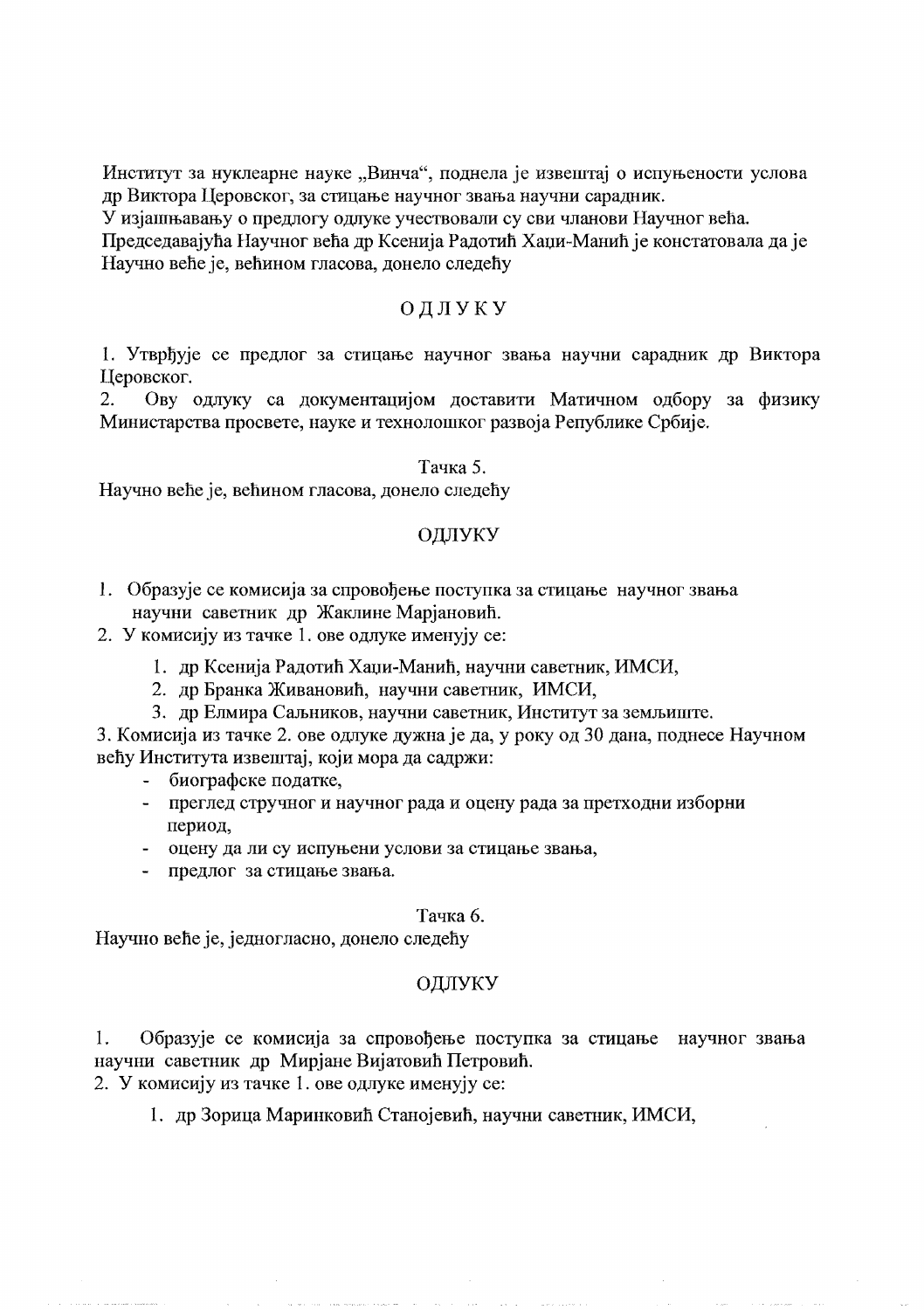2. др Милољуб Луковић, научни саветник, ИМСИ,

3. др Жељко Деспотовић, научни саветник, Институт Михајло Пупин.

3. Комисија из тачке 2. ове одлуке дужна је да, у року од 30 дана, поднесе Научном већу Института извештај, који мора да садржи:

- биографске податке,
- преглед стручног и научног рада и оцену рада за претходни изборни период,
- оцену да ли су испуњени услови за стицање звања,
- предлог за стицање звања.

#### Тачка 7.

Научно веће је, већином гласова, донело следећу

## ОДЛУКУ

1. Образује се комисија за спровођење поступка за стицање научног звања виши научни сарадник др Владимира Јовановића.

2. У комисију из тачке 1. ове одлуке именују се:

- 1. др Радомир Жикић, научни саветник, ИМСИ,
- 2. др Мирослав Николић, научни саветник, ИМСИ,
- 3. др Марко Спасојевић, виши научни сарадник, ИХТМ.

3. Комисија из тачке 2. ове одлуке дужна је да, у року од 30 дана, поднесе Научном већу Института извештај, који мора да садржи:

- биографске податке,
- преглед стручног и научног рада и оцену рада за претходни изборни период.
- оцену да ли су испуњени услови за стицање звања,
- предлог за стицање звања.

#### Тачка 8.

Научно веће је, једногласно, донело следећу

# ОДЛУКУ

1. Образује се комисија за спровођење поступка за стицање научног звања научни сарадник др Јелене Кораћ Јачић.

2. У комисију из тачке 1. ове одлуке именују се:

- 1. др Иван Спасојевић, научни саветник, ИМСИ,
- 2. др Јелена Богдановић Пристов, научни саветник, ИМСИ,
- 3. др Сања Гргурић Шипка, редовни професор, Хемијски факултет.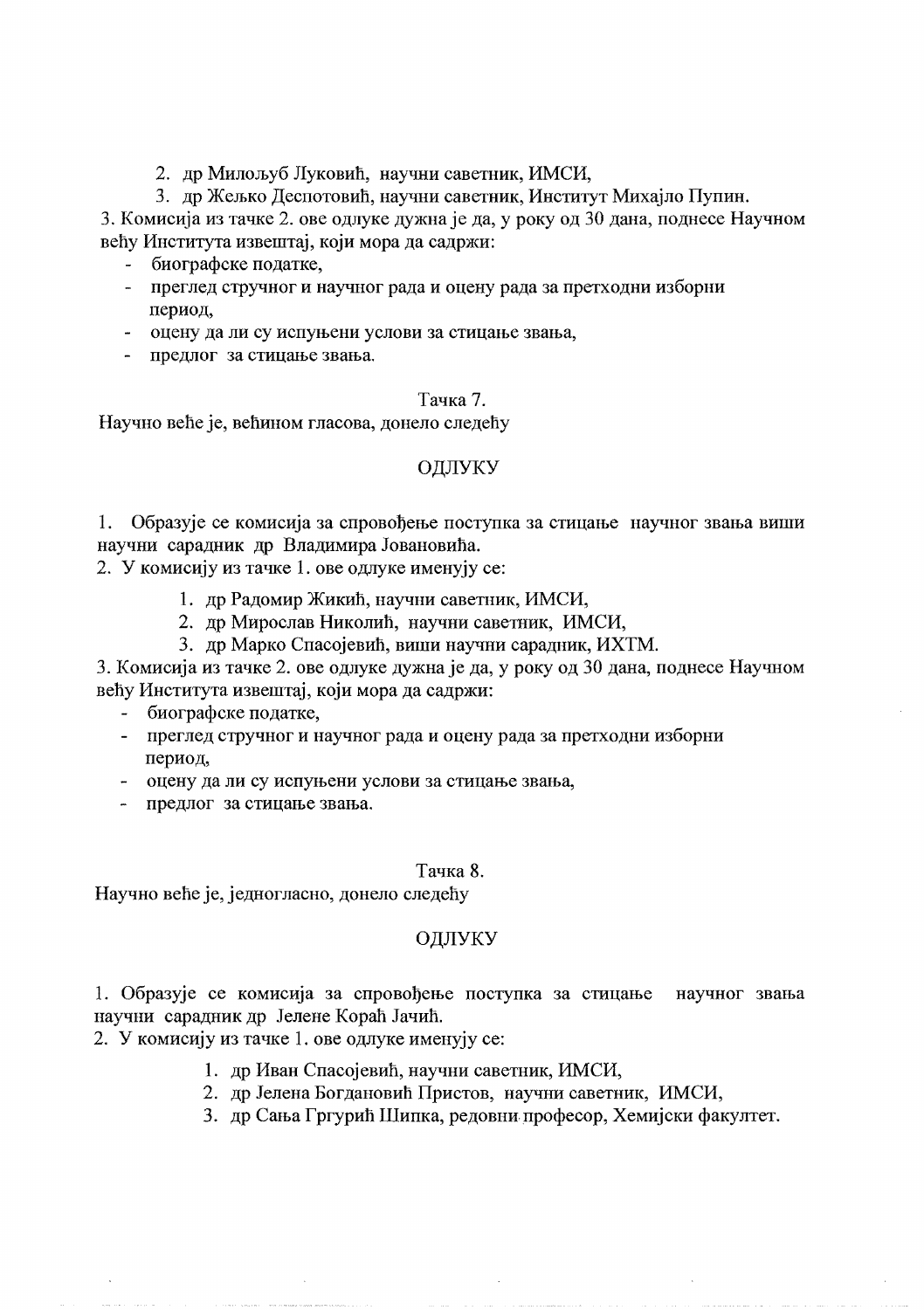3. Комисија из тачке 2. ове одлуке дужна је да, у року од 30 дана, поднесе Научном већу Института извештај, који мора да садржи:

- биографске податке,
- преглед стручног и научног рада и оцену рада за претходни изборни период.
- оцену да ли су испуњени услови за стицање звања,
- предлог за стицање звања.

## Тачка 9.

Научно веће је, једногласно, донело следећу

# ОДЛУКУ

1. Образује се комисија за спровођење поступка за реизбор у научно звање научни сарадник др Бојана Томића.

2. У комисију из тачке 1. ове одлуке именују се:

1. др Илија Кајтез, редовни професор, Факултет за међународну политику и безбедност, Унион-Никола Тесла,

2. др Александар Радојковић, виши научни сарадник, ИМСИ,

3. др Милош Миловановић, научни сарадник, Математички институт САНУ.

3. Комисија из тачке 2. ове одлуке дужна је да, у року од 30 дана, поднесе Научном већу Института извештај, који мора да садржи:

- биографске податке,  $\frac{1}{2}$
- преглед стручног и научног рада и оцену рада за претходни изборни период,
- оцену да ли су испуњени услови за стицање звања,
- предлог за стицање звања.

# Тачка 10.

Научно веће је, већином гласова, донело следећу

# ОДЛУКУ

1. Образује се комисија за спровођење поступка за стицање истраживачког звања истраживач-приправник Павла Петровића.

1.2. У комисију из тачке 1. ове одлуке именују се:

- 1. др Александар Бенгин, редовни професор, Машински факултет
- 2. др Сретен Мастиловић, виши научни сарадник, ИМСИ
- 3. др Мариа Весна Николић, научни саветник, ИМСИ.

1.3. Комисија из тачке 2. ове одлуке, поднела је Научном већу Института извештај који садржи: